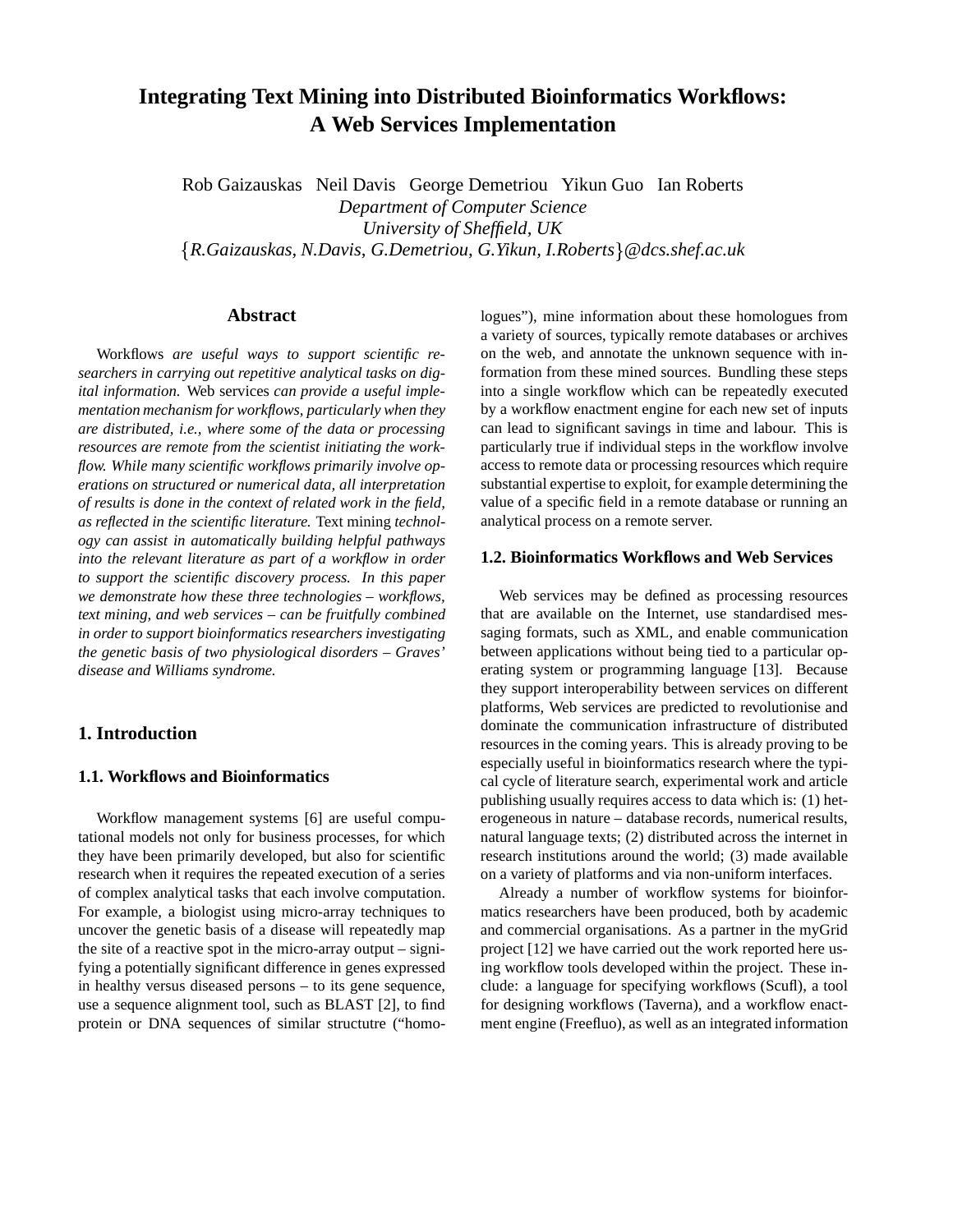model designed to hold the results of running workflows[1]. While nothing in these tools commits one to any particular service delivery technology, existing distributed workflows developed using the tools have all been implemented via web services.

## **1.3. Text Mining and Web Services**

Text Mining is a term which is currently being used to mean various things by various people. In its broadest sense it may be used to refer to any process of revealing information – regularities, patterns or trends – in textual data, and includes more established research areas such as information extraction (IE), information retrieval (IR), natural language processing (NLP), knowledge discovery from databases (KDD), and so on. In a narrower sense it requires the discovery of *new* information – not just the provision of access to information existing already in a text or to vague trends in text [5]. We shall use the term in its broadest sense in the following, as we believe that while the end goal may be the discovery of new information from text, the provision of services which accomplish more modest tasks, such as the recognition of entities (e.g. genes or proteins) in text, are important components for more sophisticated systems which may utilise these components in the pursuit of genuine discovery. These components are therefore part of the text mining enterprise.

Text mining is particularly relevant to bioinformatics applications, where the explosive growth of the biomedical literature over the last few years has made the process of searching for information in this literature an increasingly difficult task for biologists. Depending on the difficulty of the task, text mining systems may have to employ a range of text processing techniques, from simple information retrieval to sophisticated natural language analysis with the use of algorithms developed either manually or by machinelearning methods, some of which may be freely available. However, exploration of the potential of text mining systems by prospective technology integrators has so far been hindered by the non-standardised data representations, the diversity of processing resources across different platforms at different sites and the fact that linguistic expertise for developing or integrating natural language processing components is still not widely available. All this suggests that, in the current era of information sharing across networks, an approach based on Web services may be better suited to rapid system development and deployment.

Compared to the amount of research and development in text mining, Web services technologies are still relatively new, so it is not surprising that work on integrating text mining with Web services is still limited. Some examples of generic language components available as Web services can be found at the RemoteMethods website [10]. But perhaps

closest to the work described in this paper is the proposal by [7] who describe text mining middleware for Medline based on Web services. The middleware is implemented as a twolayer architecture, with the first layer providing the API to the text mining components and the second layer providing the Web services. The text mining subsystem is based on the text analysis system by [8]. The middleware provides facilities such as identification of biomedical terms and extraction of relations based on noun-verb-noun sequences. Although there are similarities between our system and that of [7], such as the use of Medline as the data source, our system differs in that in our case the Web services are run from within a biomedical workflow on the grid rather than being tightly coupled to a specific piece of middleware. In this way we allow the external workflow to specify the arrangement of inputs and outputs of the individual Web services rather than use a pre-arranged graph of services in the middleware as [7] do. [9] have developed a set of Web services to support operations for machine translation and terminology management. These services include full and partial dictionary lookup and terminology extraction from bilingual corpora. Direct comparisons with the system we describe below cannot be made as both the domain and the target applications are different.

#### **1.4. Putting it all Together**

The foregoing has motivated the use of and shown the connections between workflow systems, text mining and web services, especially in the domain of bioinformatics. Exploiting these natural connections, we have been developing text mining services to support biomedical researchers as part of the myGrid and CLEF e-Science projects [4]. An on-going issue has been how to integrate these services into the workflow model. Most text mining functionality, while it may process text off-line in batch mode, is designed to support interactive operations, such as querying, searching and browsing text collections. The workflow model adopted in myGrid, however, envisages workflows as sequences operations to be run start to finish, with user browsing of results only at the end. In this model, what are the inputs to text mining to be? One answer is that the inputs should come directly from the user, i.e. that text mining should simply support *ad hoc* querying by the user in conjunction with whatever workflow he/she is running. This effectively denies the utility or possibility of tighter integration. An alternative is to explore ways in which an implicit query can be inferred or synthesized from information in a workflow.

In this paper we describe how for two biological research scenarios that are being used to drive myGrid development we have identified points in the workflow where links to the scientific literature can be used to deliver to the biologist a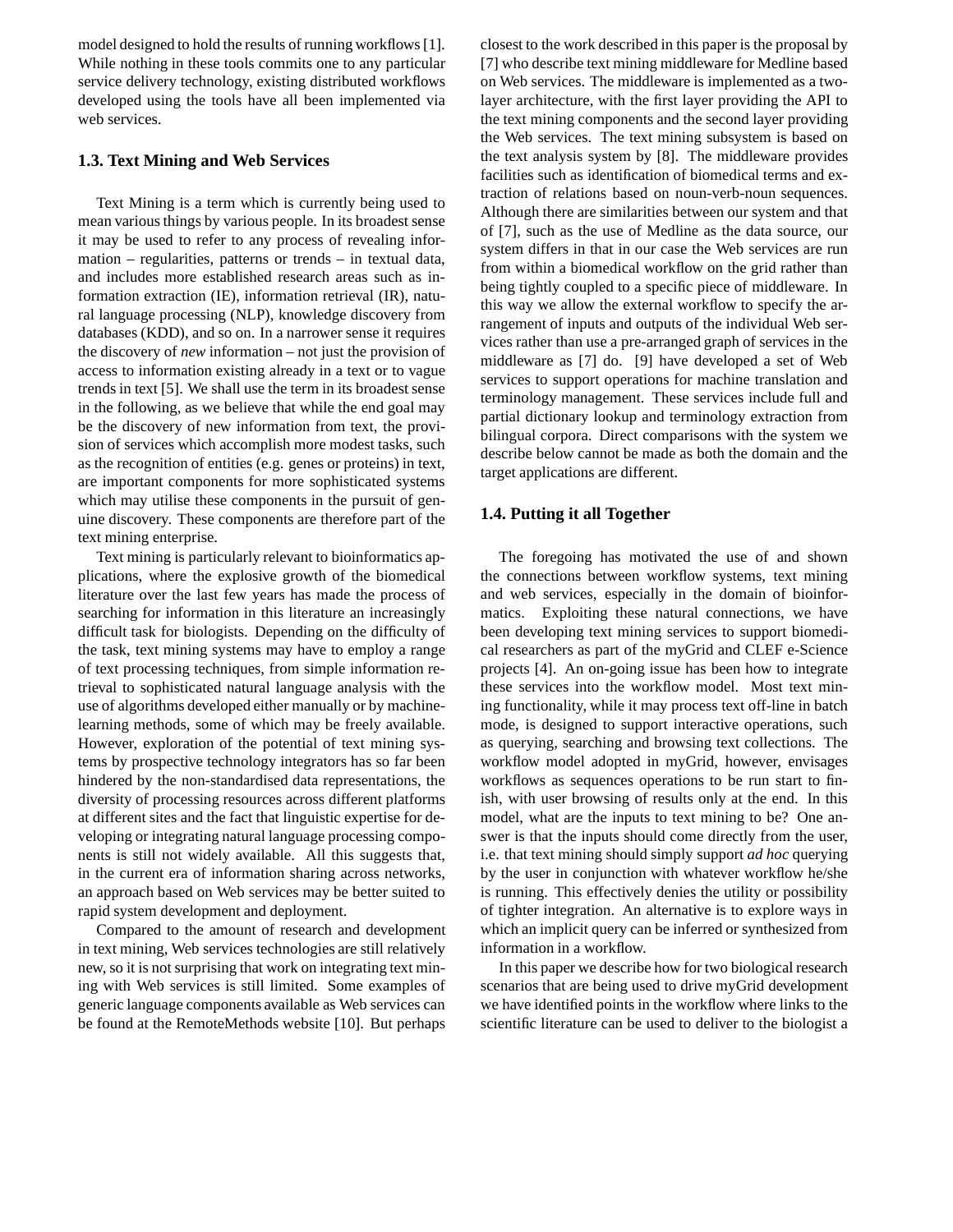variety of textual information that may assist in interpreting the results of the workflow. The services are still underactive development with the aim of offerring considerably richer text mining capability than currently available. However we believe that the model that we describe below in section 3 for delivering web services-based text mining services as part of a bioinformatic workflow is sound and will remain at the core of any extended text mining capability.

# **2. Two Case Studies in the Genetic Basis of Disease**

In order to develop and to validate our approach to integrating text mining services into bioinformatics workflows we have chosen to concentrate on two case studies, both of which involve biological researchers investigating the genetic basis of human disorders. These examples are highly typical of many other similar investigations. We describe them briefly here to provide context for the discussion that follows.

# **2.1. The Graves' Disease Scenario**

Grave's Disease is a an autoimmune condition primarily affecting tissues in the thyroid and orbit, giving rise to physical symptoms of an enlarged thyroid gland and protruding eyes, along with agitation from high levels of thyroid hormones. The exact cause of Grave's disease is unknown and though there is genetic predisposition, the genotype of the disease and its interaction with environmental stressors is not well understood. The genetic factors implicated in the disease are being investigated using the sort of micro-array methods described above in section 1.1. The key step at which text mining can play a role follows the BLAST search – BLAST reports contain, amongst other things, references to records for homologous proteins in the SWISSPROT protein database and these records in turn contain the ids of abstracts describing these proteins in the Medline abstract database. These abstracts can be mined directly for information of interest to the biologist, or can be used as "seed" documents to assemble a set of related abstracts from which clues about possible gene/protein function can be gleaned.

### **2.2. The Williams Syndrome Scenario**

Williams Syndrome is a congenital disorder resulting in mild to moderate mental retardation. The syndrome is caused by the deletion of genetic material on the seventh chromosome. The area in which these deletions occur is not currently well characterised. Sequence information for the area of interest is becoming available, but must be organised into a contiguous sequence and genes isolated.

The workflow developed to support Williams syndrome researchers involves running gene finding software over new sequence information as it becomes available then performing BLAST searches against new putative genes, again to identify homologues whose function may be known, yielding insights into the function of the gene of interest. As with the Graves' disease scenario the BLAST reports provide links to abstracts in the literature, in this case via links to the GenBank database, which can effectively be treated as queries to begin a search for relevant related information.

The Williams-Beuren syndrome workflow is currently in use at the University of Manchester in active research. The time taken for data searches is being cut from (typically) two weeks to approximately two hours, along with a reduction in manual errors. In addition to the reduction in time taken to search for data and resources, and the increase in the precision of results, the workflow model is proving itself to be simple to use and adapt by personnel without a computer science background. This has not been the case when using bespoke scripts.

# **3. Text Services**

# **3.1. Architecture**

In figure 1 is a simplified illustration of a setup in which text mining has been integrated into a distributed workflow environment. The setup comprises the following components: (1) a client from which a user launches a workflow and browses results (2) a workflow server that enacts the workflow itself consisting of any number of computational steps, each of which may involve accessing remote resources, including remote process invocation (3) a text database server holding the results of prior text analysis and indexing and making these results available via web services to external callers.

We believe this three-way division of labour is a sensible way to deliver text mining capability in a distributed workflow environment, and will be applicable to a wide range of other problem areas. Providers of electronic text archives, such as Medline, will want to make their archives available via services interfaces. However, the amount of functionality they will be willing to provide will be limited, both because of the need to be efficient and because they cannot support a potentially unlimited number of specialised user requirements. Specialist workflow designers will want to add value to the basic services offered by archive providers in order to meet the needs of researchers in their organisation or community. End users, certainly naive end users, will want to execute pre-defined workflows, most likely using a familiar, light client such a browser.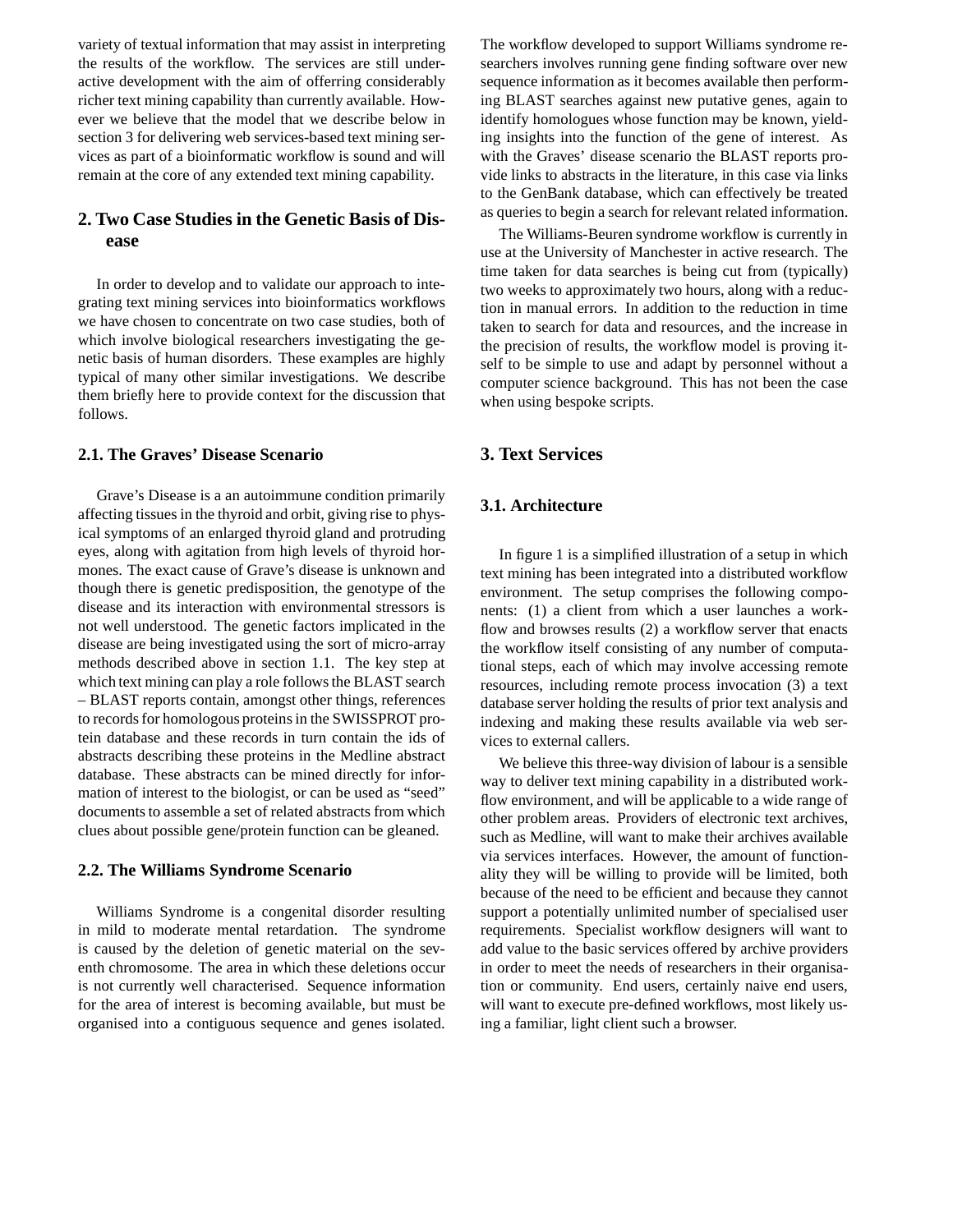

**Figure 1. Text Services Architecture**

# **3.2. Workflow Text Services**

The text services architecture we have developed allows a user to invoke stored workflows which may contain zero or more text processing steps. For simplicity in figure 1 we show multiple initial steps in the Graves' disease or Williams syndrome workflows as a single component, called "initial workflow" in the diagram. This pseudocomponent, which we have introduced solely to simplify the exposition here, encapsulates an arbitrary number of possibly very complex workflow steps. Following this step are a number of text processing steps, each of which has been implemented as a web-service. All workflow steps are run by the FreeFluo enactment engine when it executes the workflow. In the diagram, no workflow steps follow the text processing steps, but in the general case there is no reason why this needs to be so. Other workflow steps could follow on from the text processing steps, perhaps using outputs from text processing as inputs; or another sequence of steps could proceed in parallel, if there are no dependencies.

In our example scenarios, from the initial steps of a Grave's Disease or Williams syndrome workflow we get a SwissProt or BLAST report, respectively. A seed set of PubMed identifiers are retrieved using this report. For each of these identifiers the associated Medline record is retrieved. We want to use these records and the abstracts they contain to generate a set of relevant related abstracts. To do this a wide range of potentially useful techniques is available, including text clustering, automatic annotation of the abstracts with terms from domain ontologies, such as the Gene Ontology (GO), distillation from the abstracts of a query based on traditional IR mechanisms such as tf.idf term weighting [3], etc. One simple technique, which we have implemented to build the simple demonstrator reported here, is to use the keyword terms manually assigned to each Medline abstract by human indexers – the MeSH (Medical Subject Heading hierarchical controlled vocabulary) terms. These terms are retrieved and compiled into a list with any repeated terms removed. This list of MeSH terms is filtered to remove any that are considered to be nondiscriminatory (e.g. the MeSH term "Mutation" is the major MeSH term for 42176 papers in the PubMed database and returning a list of this size for the user to look through would not be helpful.) The filtered MeSH term list is then used as a set of keys to pull back the PubMed identifiers of the related papers in the PubMed database where each member of the MeSH term list is a major MeSH term for that paper. This produces a list of associated papers which can be clustered in various ways or simply presented to the user. In our initial implementation we cluster the results according to the hierarchy in the MeSH ontology and present them graphically to the user as described in section 3.4.

In more detail, the Graves' Disease and Williams Syndrome workflows are constructed as a series of RPC style SOAP services. Prototypes and descriptions of these services are as follows(a diagram of the Graves' Disease workflow as constructed using the Taverna workflow editor is shown in figure 2):

#### 1. ParseBLAST(*string*) : *string[]*

(Williams syndrome only) The ParseBLAST service takes a single BLAST report as input, from which all the listed gene ID records are extracted. For each extracted gene ID a call is made to the National Library of Medicine (NLM) servers and the appropriate gene record is retrieved. Each gene record is parsed as it is retrieved and any PubMed identifiers (zero or more) are mined. The mined PubMed identifiers are com-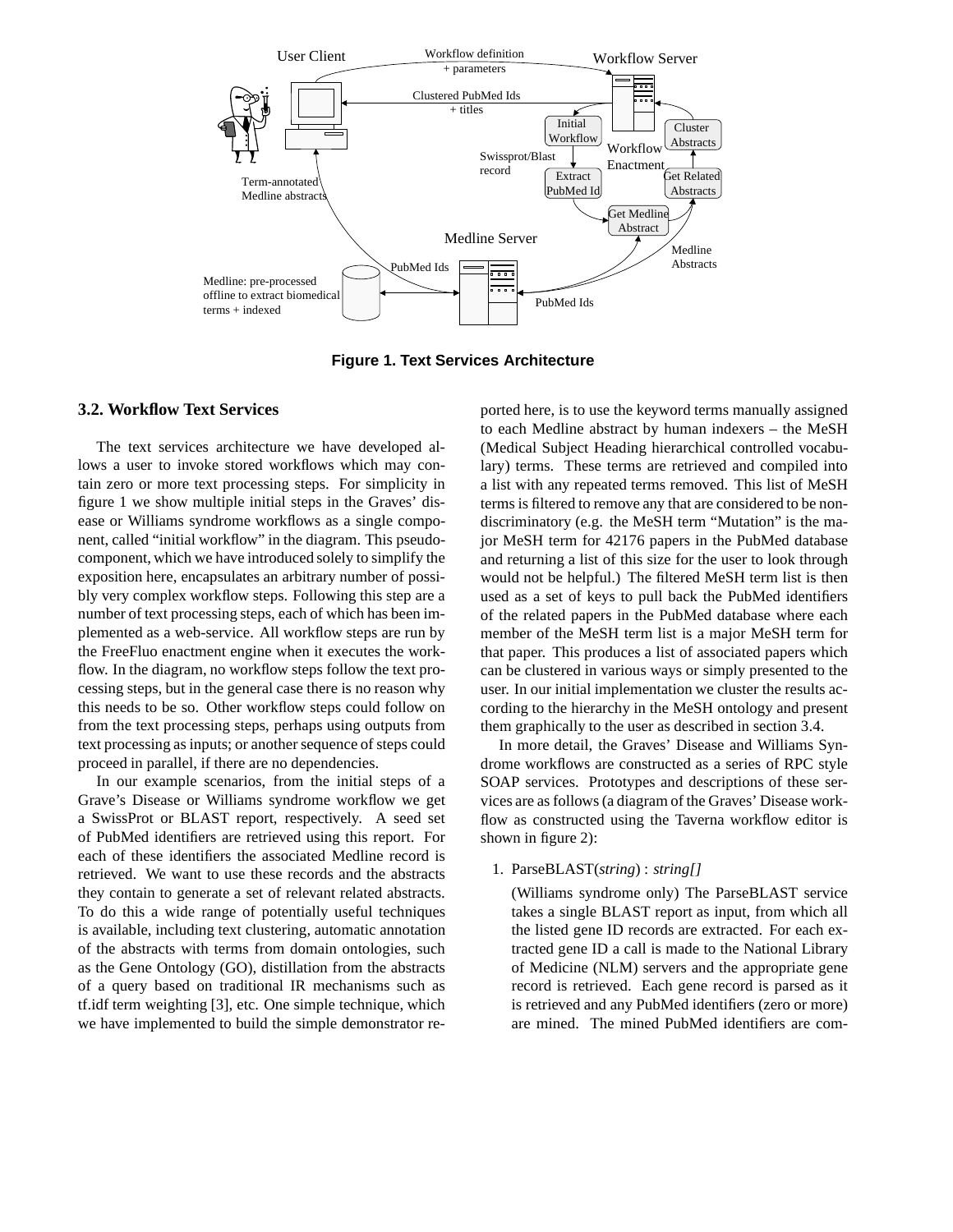

**Figure 2. Graves' Disease Scenario Workflow**

piled into a list with duplicates removed and returned to the caller.

#### 2. ParseSwissProt(*string*) : *string[]*

(Graves' Disease only) The ParseSwissProt service takes a single SwissProt record as input. All of the PubMed identifiers (zero or more) listed in the SwissProt record are mined and returned to the caller.

# 3. GetMeSH(*string[]*) : *string[]*

The GetMeSH service takes a list of one or more PubMed identifiers and retrieves a list of the MeSH terms associated with the paper that each PubMed identifier refers to. The list of retrieved MeSH terms are compiled into a unique list and returned to the caller.

#### 4. FilterMeSH(*string[]*) : *string[]*

The FilterMesh service takes a list of one or more MeSH terms and removes from that list any MeSH terms that are deemed to be non-discriminatory. This is done by calculating the number of papers for which the MeSH term in question is a major topic header. If the number of papers falls above a pre-specified threshold the MeSH term is removed from the working list. The original list of MeSh terms with any nondiscriminatory values removed is returned to the caller.

#### 5. MeSHtoPMID(*string[]*) : *string[]*

The MeshtoPMID service takes a list of one or more MeSH terms and retrieves the PubMed identifiers of all the papers that have the MeSH term in question as a major topic header. The list of retrieved PubMed identifiers is compiled into a list with duplicates removed and returned to the caller.

# 6. Cluster(*string[]*) : *string*

The Cluster service takes a list of one or more PubMed identifiers and orders them using the MeSh tree as an organisational hierarchy. An XML representation of the MeSH tree with the supplied PubMed identifiers inserted into the appropriate nodes in the tree is returned to the caller as a string.

# 7. generateCorpus(*string[]*) : *string*

The generateCorpus service takes a list of one or more PubMed identifiers and generates an XML representation of the information held in the pre-processed Medline database about the paper corresponding to each supplied PubMed identifier. These XML representations are returned to the caller as a string.

A demonstration workflow in the XS-CUFL language can be downloaded from: http://don.dcs.shef.ac.uk/mygrid-

/demo/xscfl/graves demo.scufl and a sample input SwissProt record can be downloaded from: http://don.dcs.shef.ac.uk/mygrid/demo- /input/SwissProt.demo. To run the demonstrator the Taverna workbench and FreeFluo workflow enactment engine are also required and can be downloaded from http://taverna.sourceforge.net/.

#### **3.3. Text Collection Server**

As noted in section 3.1 there are good reasons for separating a set of services that provide general access to a text archive from services that may be developed as part of a workflow and use workflow context together with basic archive services to build bespoke text mining capability for workflow users. In the Graves' Disease and Williams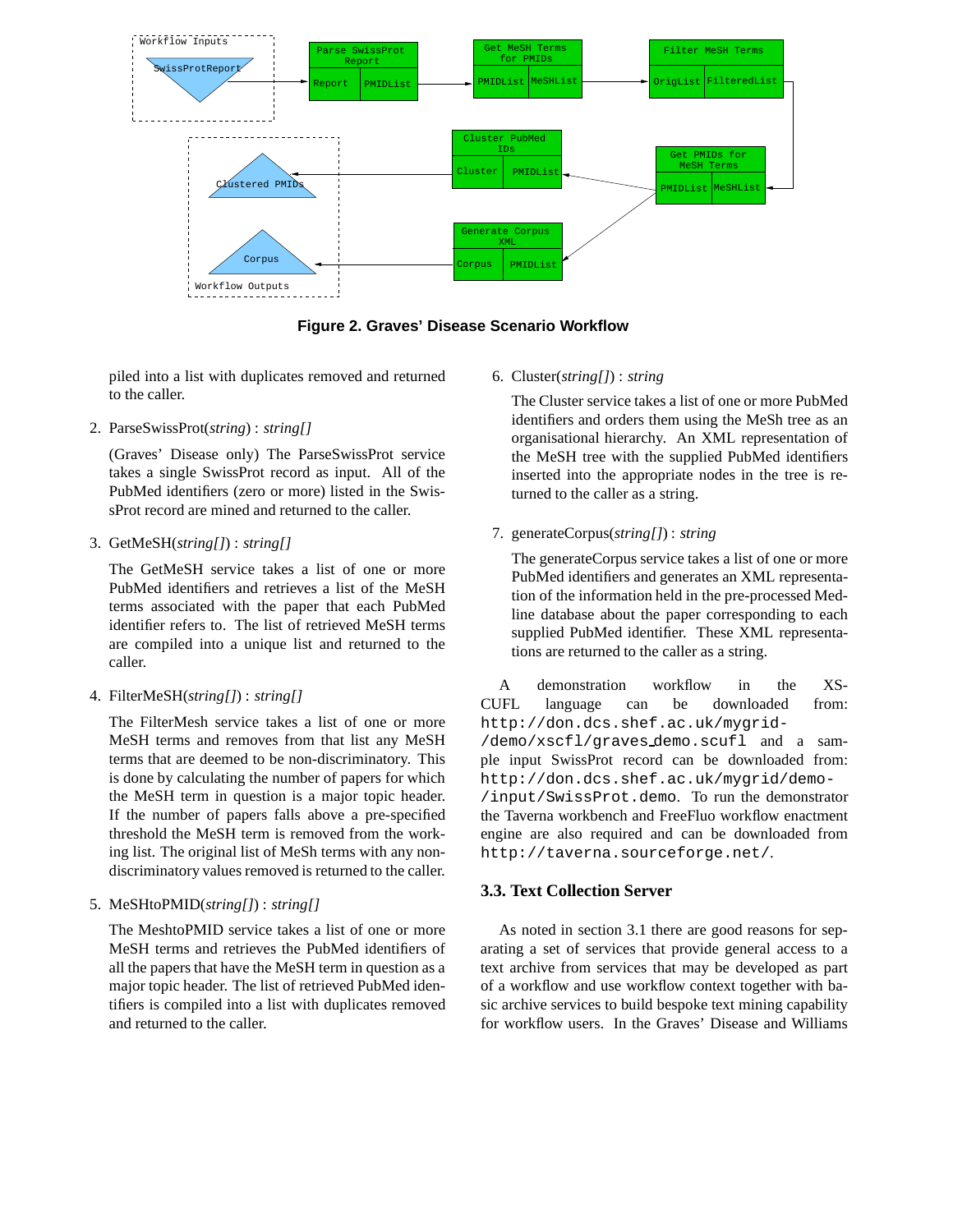

**Figure 3. Text Services Interface**

Syndrome scenarios the text database is all of Medline (15 million abstracts of biomedical journal papers). We have pre-processed selected portions of this database using the AMBIT system [4] to identify references to biological entities (genes, proteins, chromosomes, cells, organs, tissues, etc) and certain relations between entities (e.g. relations of containment, such as that a specific gene is found in a certain chromosome). Inverted indices have also been built to support access to all the extracted entities, and also to all the words, as in conventional free text search engines. These indices and the associated Medline abstracts have all been stored in a mySQL database to which a web-services interface has been added, enabling this data to be accessed by remote clients, such as a workflow server or a browser.

The fact that the back-end application is supported by a mySQL database ensures a high level of system scalability in terms of handling increased load due to multiple active clients. Time savings have been achieved because the fetching of a document is just a database operation in the local filesystem, rather than an Internet transaction as would be the case if the Pubmed website was queried in order to retrieve documents for annotation. The processing of Medline is the most "intelligent" part of the text mining technology in the current system, but since it is not the focus of the present paper we do not discuss it further here (see [4] for further details).

# **3.4. Interface**

We provide a web-based front end to Freefluo, which allows users to enact predefined workflows without needing to understand the underlying workflow definition. The input data may be supplied by the user. To aid user understanding of the output information generated by the workflow we have also developed a graphical user interface (see Figure 3) which aims: (i) to map the information generated by the workflow operations, usually in XML or RDF format, into a textual representation that can be easily read and understood by the user, and (ii) to enable navigation through this information, supporting the user in knowledge exploration and discovery. Two issues in the development of the interface are platform-wide accessibility and efficient integration with the background text services. The former has been achieved by providing the interface as a Java Swing applet that can be invoked from a Web browser. For the latter, we have developed coordinated mechanisms between interface and workflow that allow for efficient access to text mining results without requiring the user to know or access the workings of the underlying components(specifically the functionality in step 7 of the workflow presented in section 3.2 has been added to the workflow so as to minimize delays experienced by the user while navigating the clustered, related document set; given the clustered document *ids* the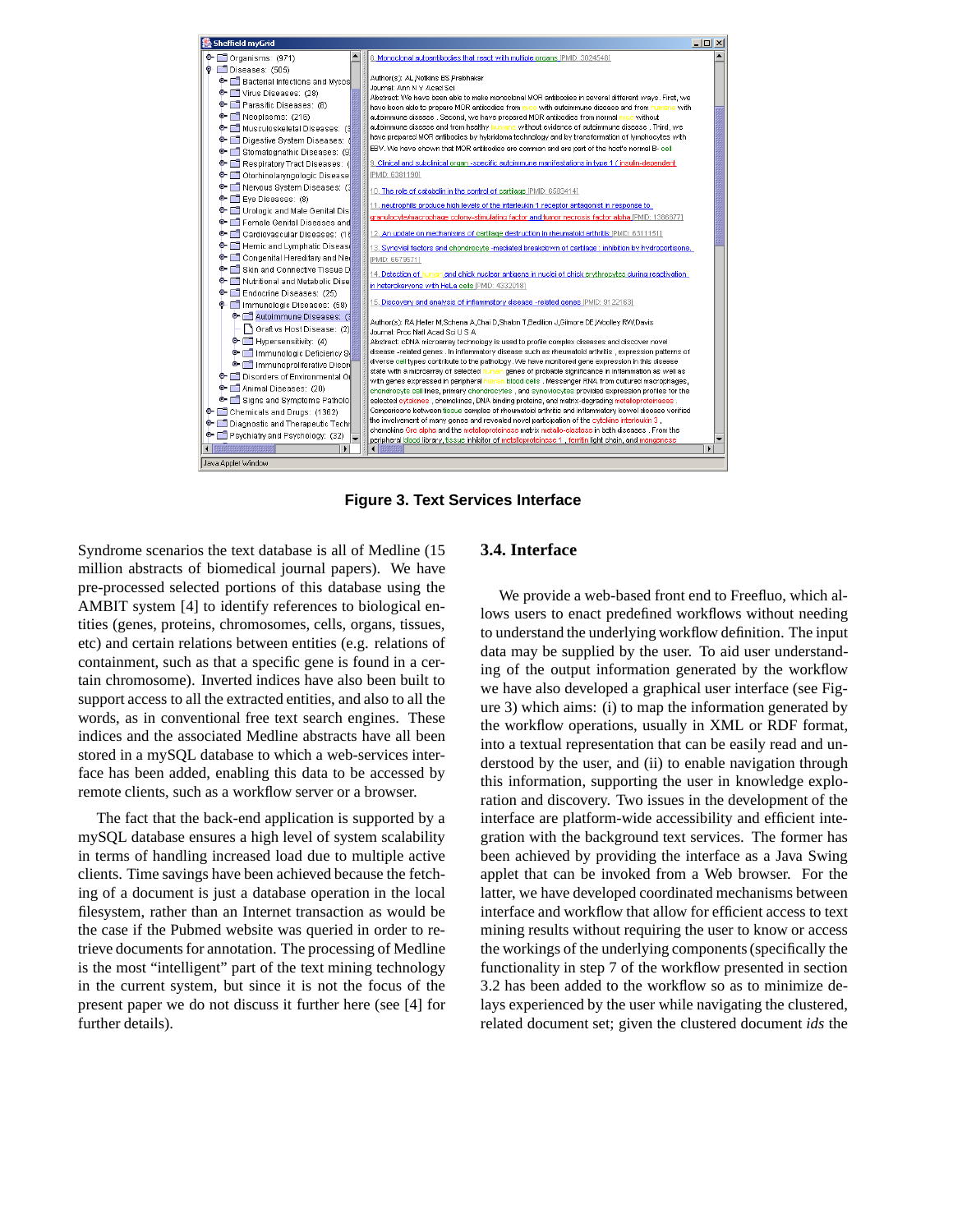interface could have assembled the corpus on demand by calls to the archive server, but smoother browsing can be guaranteed by pre-assembling the results corpus as part of the workflow, which is expected to take fractionally more time in any case).

The interface offers both inter-and intra-document browsing facilities. Inter-document browsing is possible through the visualisation of hierarchical clustering of documents. The clustering is based on two kinds of features: (i) Medical Subject Headings (MESH), and (ii) biomedical terms extracted directly from the texts such as the names of genes, diseases, species etc. The tree-like visualisation of such clusters on the interface allows for easy navigation through the results of a particular experiment by expanding or collapsing term nodes that link to subsets of the retrieved document set. Each document subset is represented as a list of titles in a text pane, with each title being a hyperlink which, if selected, displays the Medline abstract for that particular document. The abstract is displayed with the annotated terms highlighted in various font colours with correspondence to the term classes of interest. We believe that this visual form provides value-added information compared to services such as Pubmed, as it should be easier for the user to quickly browse and judge the relevance of the text content.

In addition, we plan to provide term filtering functionality, in a way that will allow the user to further reduce a document cluster to a subset that includes only specific terms of interest such as, for example, 'alcohol dehydrogenase', whose selections are activated by check buttons on the interface. These filters act as labels for terms that have been extracted by the text mining back-end and they can be visualised in tabular or tree format. The availability of both document clustering and filtering methods and the combination of these methods in the same visual environment offers the user a powerful set of possibilities for information searching, browsing and navigation.

# **4. Conclusion and Future Work**

We have described how we have integrated text mining services into a workflow environment designed to support scientific discovery. Our model consists of three components: (1) a text archive, possibly pre-processed using any number text analysis or mark-up tools, which is accessible via a web services interface; (2) a workflow enactment engine which executes workflows supplied to it, some of the workflow steps being text mining processes, themselves implemented as web services, which a) communicate with the archive server to retrieve texts, possibly pre-annotated, on the basis of an implicit query constructed from the information produced in earlier steps in the workflow and then b) manipulate these retrieved texts further; (3) a user interface client which initiates workflow execution and through which results are examined.

The text mining functionality we have delivered in the model so far is limited, but here the point is not the current state of this capability, but rather the utility of the general model. The text mining capability in the system is currently being extended in a number of directions. Other approaches to clustering texts in the expanded documents sets the are being investigated including term subsumption [11] and conventional agglomerative clustering and clustering based on assigning gene ontology (GO) codes. Algorithms for relation extraction over the Medline corpus are being developed so that relations such as *interacts with* or *inhibits* can be extracted and pre-stored at the archive server. Direct, *ad hoc* querying capabilities are being developed for the client via a query language that will support combined search over free text and extracted semantic information (entity types and relations) to give the user powerful querying capabilities over mined text. All of these capabilities will significantly extend the scope of text mining capability; but all will build on the model proposed here, which integrates workflows, web services and text mining to further support research biologists in the task of knowledge discovery.

#### **Acknowledgements**

This work has been supported by the UK Engineering and Physical Sciences Research Council via the myGrid e-Science project (Grant ref: GR/R67743) and the Medical Research Council via the CLEF e-Science project (Grant id: 60086).

# **References**

- [1] M. Addis, J. Ferris, M. Greenwood, D. Marvin, P. Li, T. Oinn, and A. Wipat. Experiences with escience workflow specification and enactment in bioinformatics. In S. Cox, editor, *Proceedings of UK e-Science All Hands Meeting 2003, Nottingham, UK*, 2003. http://www.nesc.ac.uk/events/ahm2003/AHMCD/.
- [2] S. F. Altschul, W. Gish, W. Miller, E. W. Myers, and D. J. Lipman. Basic local alignment search tool. *Journal of Mol. Biology*, 215:403–410, 1990.
- [3] R. Baeza-Yates and B. Ribiero-Neto. *Modern Information Retrieval*. ACM Press Books, 1999.
- [4] R. Gaizauskas, M. Hepple, N. Davis, Y. Guo, H. Harkema, A. Roberts, and I. Roberts. AMBIT: Acquiring medical and biological information from text. In S. Cox, editor, *Proceedings of UK e-Science All Hands Meeting 2003, Nottingham, UK*, 2003. http://www.nesc.ac.uk/events/ahm2003/AHMCD/.
- [5] M. Hearst. Untangling text data mining. In *Proceedings of the 37th Annual Meeting of the Association for Computational Linguistics (ACL99)*, 1999.